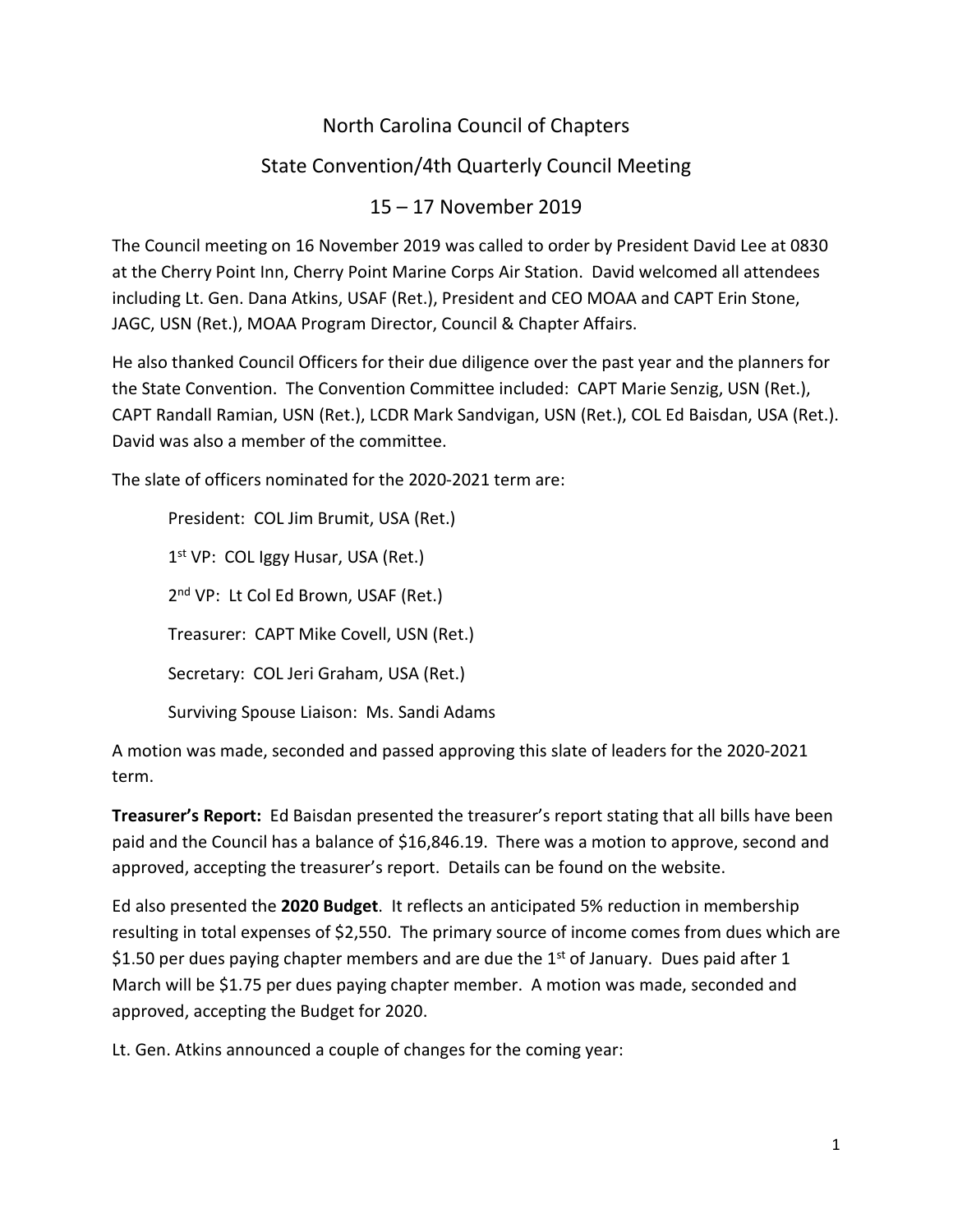- $\triangleright$  National MOAA is renegotiating the USAA Infinity Contract where the funds we get from USAA will go to MOAA and National will dispense the funds. Applications for the payment will have to go to MOAA and not USAA. Payments will remain at \$800 per Council and \$300 per chapter. He also mentioned that Mercer Insurance will give chapters \$100 for placing their advertisement in their newsletter.
- $\triangleright$  Reimbursement for Council President's travel mileage will be for 2,000 miles.

### **Old Business/New Business:**

- $\triangleright$  Reviewing his term in office, David reminded of his goals and objectives for 2018-19 (Chapter Health and Membership; support of Legislative issues; and strong communications) He went over all the initiatives and provided his analysis of how he performed. He was satisfied with the results and thanked all chapters for their support.
- $\triangleright$  COL Jeri Graham was honored as the Outstanding Alumnus of the US Army War College.
- $\triangleright$  Four and Five Star Awards were presented to the chapters by Lt Gen Atkins and CAPT David Lee.
- $\triangleright$  COL Jim Brumit announced meetings dates for 2020: 15 February, 16 May, 15 August and 14 November. Details will be forthcoming on the website.

CAPT Erin Stone gave an update of the status of MOAA Councils and Chapters. Highlights include:

- $\triangleright$  Recruiting challenges: lack of a chapter mission, making a right first impression, failing to emphasize benefits of chapter membership (what is the compelling story?), and complacency.
- $\triangleright$  What is working:
	- o Chapters with a mission
	- o Access to new/existing MOAA membership. There are 350,000 members in MOAA but only 45,000 are in chapters. To help, MOAA will send monthly notification of MOAA members in our catchment area that are new or recently moved to the area. The new list will not be cumulative. Over 4,000 members have agreed to allow MOAA to share their email address to local chapters.
	- o A viable recruiting package to include an invitation letter and the newsletter
	- o The personal touch of following up showing an interest in them
	- o Virtual chapters/networking
	- o Social media
	- o An inclusive program.
- $\triangleright$  Twice per year, MOAA will send an electronic message to all national members advising of chapter meetings. They just need a 60-90 lead time.